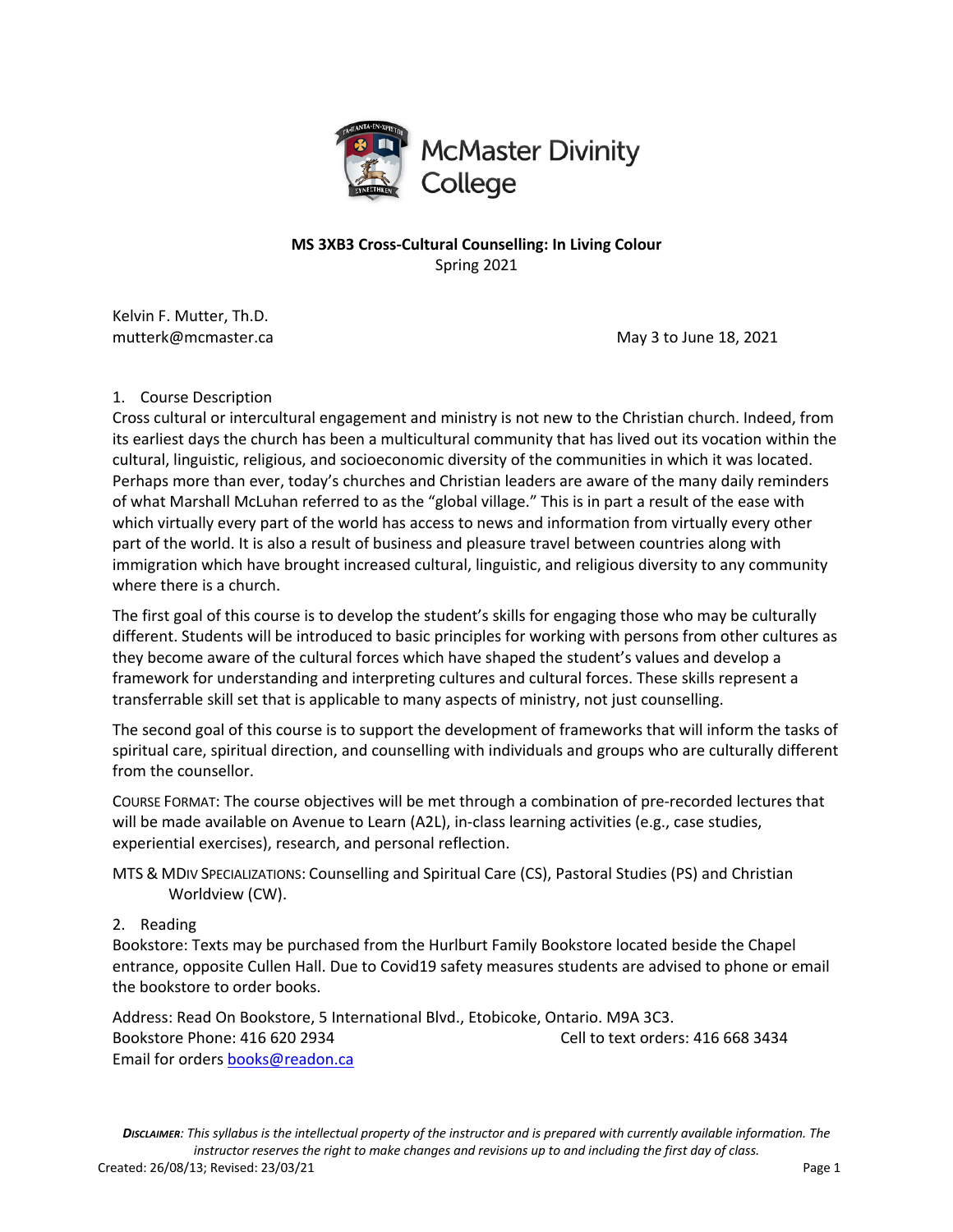### 2.1. Required Reading: Texts

|                                                                                    | Specialization |
|------------------------------------------------------------------------------------|----------------|
| Andraos, Michel (ed.). The Church and Indigenous Peoples in the Americas.          | CW             |
| Eugene, OR: Cascade Books, 2019.                                                   |                |
| Annan, Kent. You Welcomed Me: Loving Refugees and Immigrants Because God           | PS             |
| First Loved Us. Downers Grove, IL: Intervarsity, 2018.                             |                |
| Bradford, Tolly and Chelsea Horton (eds.). Mixed Blessings: Indigenous             | CS, PS & CW    |
| Encounters with Christianity in Canada. Vancouver, BC: UBC Press, 2016.            |                |
| Lindsay, Ben. We Need to Talk About Race. London, UK: SPCK, 2019.                  | PS & CW        |
| Paniagua, Freddy A. Assessing and Treating Culturally Diverse Clients: A Practical | CS             |
| Guide, 4 <sup>th</sup> Edition. Los Angeles: Sage, 2014.                           |                |
| Pedersen, Paul B., and Allen Ivey. Culture-Centered Counseling and Interviewing    | CS             |
| Skills: A Practical Guide. Westport, CT: Praeger, 1993.                            |                |

### 2.2. Required Reading: Articles

Unless otherwise noted, all articles are available on either the Scholars Portal Journals or PsychInfo databases that are accessible through the McMaster University Library.

|                                                                                                                                                                                                                                                                   | Specialization |
|-------------------------------------------------------------------------------------------------------------------------------------------------------------------------------------------------------------------------------------------------------------------|----------------|
| Adams, Marie C. and D. Martin Kivlighan. "When Home Is Gone: An Application of                                                                                                                                                                                    | <b>CS</b>      |
| the Multicultural Orientation Framework to Enhance Clinical Practice with                                                                                                                                                                                         |                |
| Refugees of Forced Migration." Professional Psychology: Research and Practice,<br>50(3) (June 2019), 176-183.                                                                                                                                                     |                |
| Brown, Jacob. "The Question Cube," Journal of Marriage and Family Therapy, 23:1<br>(1997), 27-40.                                                                                                                                                                 | CS, PS & CW    |
| Cardemil, Esteban V and Cynthia L. Battle. "Guess Who's Coming to Therapy?<br>Getting Comfortable with Conversations about Race and Ethnicity in<br>Psychotherapy." Professional Psychology: Research and Practice, 34(3) (Jun<br>2003), 278-286.                 | CS.            |
| Crain, Margaret Ann and Jack L. Seymour. "The Ethnographer as Minister:<br>Ethnographic Research in Ministry." Religious Education, 91(3) (Summer 1996),<br>p. 299-315. (AtlaSerials database)                                                                    | PS, CW         |
| Epston, David. "Ethnography, Co-research and Insider Knowledges." Australian and<br>New Zealand Journal of Family Therapy, 35 (2014), 105-109.                                                                                                                    | <b>CS</b>      |
| Joyce, Lisa and Pranee Liamputtong. "Acculturation Stress and Social Support for<br>Young Refugees in Regional Areas." Children and Youth Services Review, 77<br>$(2017)$ 18-26.                                                                                  | <b>CS</b>      |
| Miao, Sheena W. et al. "Spillover of Stress to Chinese Canadian Immigrants'<br>Parenting: Impact of Acculturation and Parent-Child Stressors." Asian American<br>Journal of Psychology, 9(3) (2018), 190-199.                                                     | <b>CS</b>      |
| Munz, Dietrich, and Nikolaus Melcop. "The psychotherapeutic care of refugees in<br>Europe: Treatment needs, delivery reality and recommendations for action."<br>European Journal of Psychotraumatology, 9(1) (January 2018).                                     | <b>CS</b>      |
| Mutter, Kelvin F. "Working with Spiritual, Religious and Cultural Diversity." In<br>Mohammed Taher (ed.), Multifaith Perspectives in Canadian Spiritual & Religious<br>Care, p. 383-391. North York, ON: Canadian Multifaith Federation, 2020. (posted<br>to A2L) | CS, PS & CW    |

*DISCLAIMER: This syllabus is the intellectual property of the instructor and is prepared with currently available information. The instructor reserves the right to make changes and revisions up to and including the first day of class.* Created: 26/08/13; Revised: 23/03/21 Page 2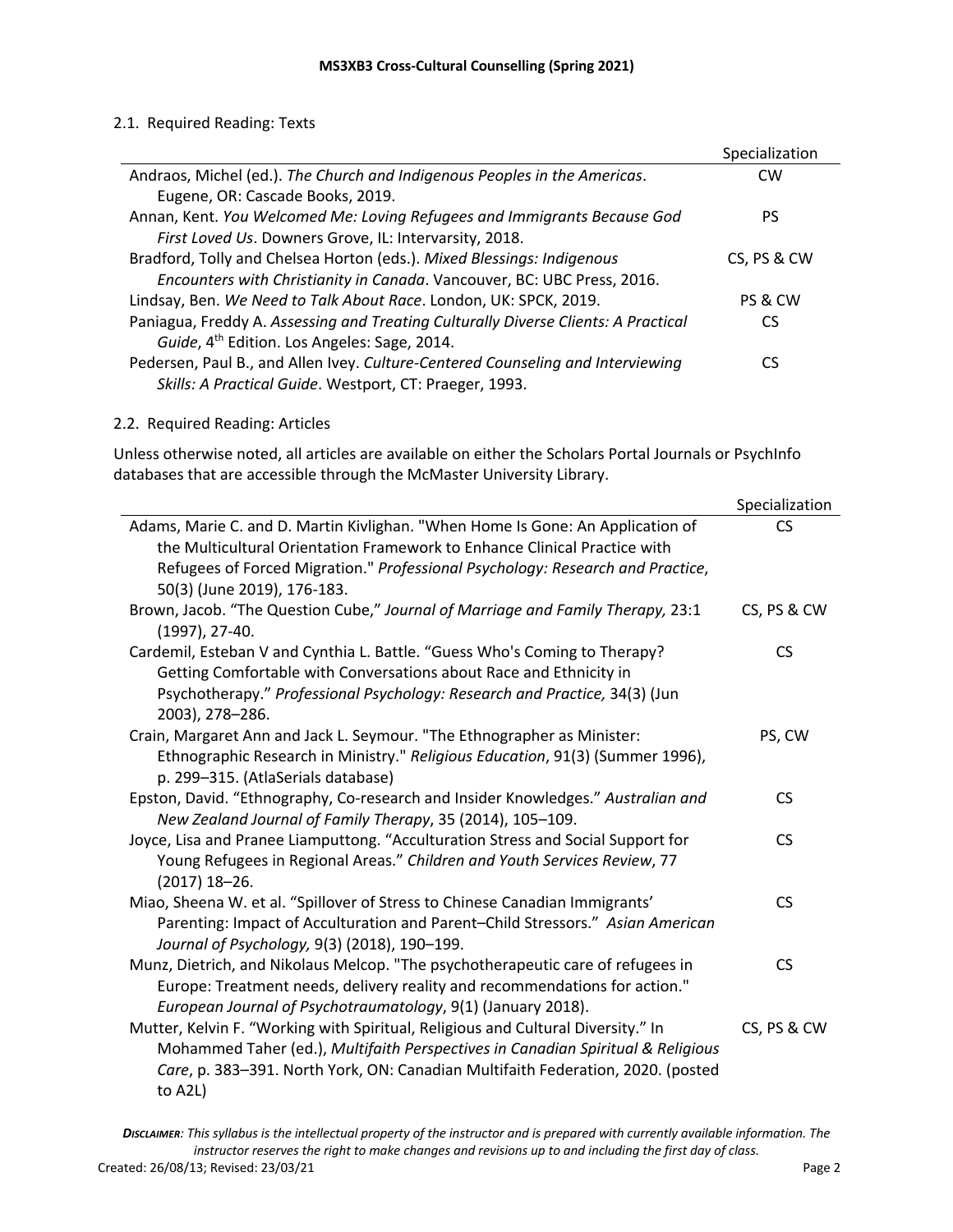# 3. Course Objectives

Note: These learning objectives are co-ordinated with the expected competencies for CASC/ACSS certified professionals (revised June 19, 2019) and the College of Registered Psychotherapists of Ontario (CRPO competencies 1.4, 1.5, 4.2.3, 4.2.10, 4.5.5; CASC/ACSS competencies 2.1.1–2.1.4, 2.2.9, 3.4, 4.2.10, 4.3.1, 4.3.3).

Through required and optional reading, lectures, class discussion and exercises, and the completion of assignments, the student will work to achieve the following course objectives:

## Knowing

- Acquire knowledge of cultural traditions through experiential and conceptual learning (CASC/ACSS).
- Integrate knowledge of human and cultural diversity in relation to psychotherapy practice (CRPO, CASC/ACSS).
- Identify how clients' cultural beliefs and values may inform treatment choices (CASC/ACSS).
- Recognize the impact of power dynamics within the therapeutic relationship (CRPO).
- Recognize how oppression, power and social injustice may affect the client and also the therapeutic process. Recognize barriers that may affect access to therapeutic services (CRPO).

### Being

- Employ effective skills in observation of self, the client and the therapeutic process (CRPO).
- Identify one's own beliefs and cultural traditions and their influence on personhood and practice (CRPO, CASC/ACSS).
- Develop cultural humility and competency through learning about the diversity of social location, cultural safety and human rights (CASC/ACSS).
- Develop cultural humility and competency through learning about Indigenous peoples' experience of colonization in Canada (CASC/ACSS).

#### Doing

- Demonstrate awareness of the impact of the client's context on the therapeutic process (CRPO).
- Communicate in a manner appropriate to client's developmental level and sociocultural identity (CRPO).
- Demonstrate and promote inclusive behaviour and advocate for diverse cultural needs and practices (CASC/ACSS).
- Collaboratively adapt the therapist's approach when working with culturally diverse clients, using culturally-relevant resources (CRPO, CASC/ACSS).
- Utilize reflection from cultural perspectives for the purpose of meaning-making with clients (CASC/ACSS).

## 4. Professor:

Biography: Dr. Kelvin Mutter is an Associate Professor (part-time) at McMaster Divinity College, Dr. Mutter is a Registered Psychotherapist (CRPO), a Certified Psychospiritual Therapist Supervisor Educator (CASC/ACSS), and a Marriage and Family Therapist (OAMFT/AAMFT). Dr. Mutter's intercultural experience is multifaceted and includes extensive experience counselling individuals from every populated continent on the earth; qualitative research related to the refugee experience, cultural perspectives on marriage and family, and cultural perspectives on child development; three years living outside of Canada; volunteer work with refugees; co-pastoring (interim ministry) a tri-lingual church; and two trips to Latin America during which he taught church leaders.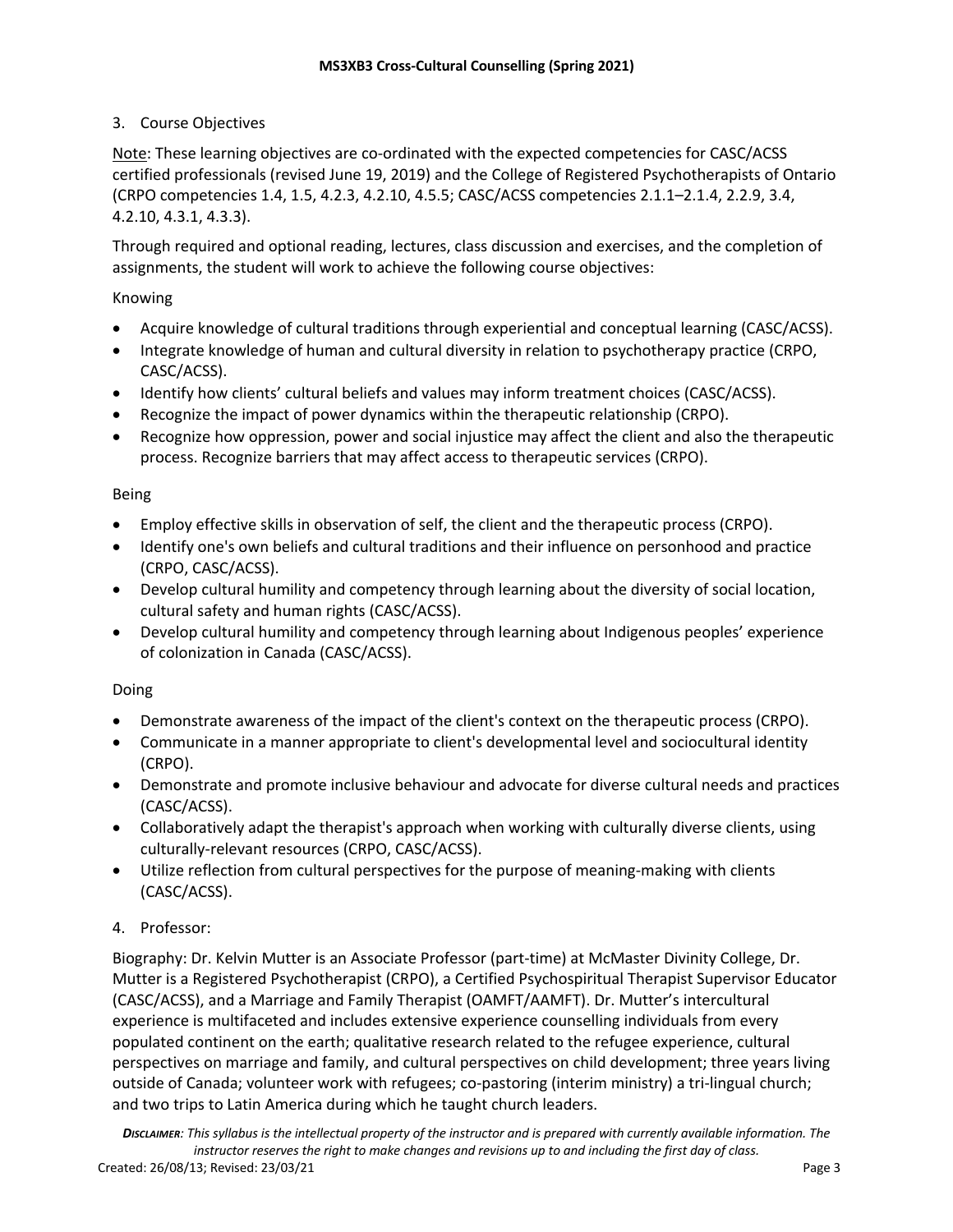### 5. Schedule

| Day             | Activity                                                                            |
|-----------------|-------------------------------------------------------------------------------------|
| Monday May 3    | Synchronous Activity (WebEx): Presentation & Discussion - "What is cultural         |
| 1:00 to 3:00 pm | competence?"                                                                        |
|                 | Required Reading: (all) Mutter "Working with Spiritual, Religious and Cultural      |
|                 | Diversity."                                                                         |
| May 4-7, 2021   | Asynchronous Activities:                                                            |
|                 | Online instructional video (A2L): Ethical Practice in Ethnographic Interviewing     |
|                 | Required Reading: (CS) Cardemil & Battle and Epston articles; (PS, CW) Crain &<br>٠ |
|                 | Seymour article.                                                                    |
| Monday May 10   | Synchronous Activity (WebEx) (REQUIRED ATTENDANCE): Discussion: Ethical Inter-      |
| 1:00 to 3:00 pm | cultural Engagement                                                                 |
| May 11-14, 2021 | Asynchronous Activities:                                                            |
|                 | Online instructional videos (A2L):                                                  |
|                 | Video: Essential Skills for Cross-Cultural Counselling<br>$\circ$                   |
|                 | Video: Reflecting Feeling and Meaning<br>$\circ$                                    |
|                 | Required Reading: (all) Bradford & Horton chs. 7-8; (CS) Pedersen & Ivey, ch. 5     |
|                 | Discussion Forum #1;<br>٠                                                           |
| Monday May 17   | Synchronous Activity (WebEx): Case study and discussion                             |
| 1:00 to 3:00 pm |                                                                                     |
| May 18-21, 2021 | Online instructional video (A2L): The Question Cube<br>$\bullet$                    |
|                 | Required Reading: (all) Brown article; (CS) Pedersen & Ivey, chs. 6-7.              |
|                 | Discussion Forum #2;                                                                |
| May 21, 2021    | <b>Assignments Due:</b>                                                             |
|                 | CS & PS Students: Reflection Paper: Ministry with Indigenous peoples                |
| Monday May 24   | VICTORIA DAY - No scheduled class                                                   |
| May 25-28, 2021 | Asynchronous Activities:                                                            |
|                 | • Online instructional video (A2L): The DSM5 Cultural Formation Interview           |
|                 | Required Reading: (CS) Paniagua chs. 1-2, 8-9; (PS, CW) Lindsay text.               |
|                 | Discussion Forum #3                                                                 |
| Monday May 31   | Synchronous Activity (WebEx): Case study and discussion                             |
| 1:00 to 3:00 pm |                                                                                     |
| June 1-4, 2021  | <b>Asynchronous Activities:</b>                                                     |
|                 | Online instructional videos (A2L): Immigration                                      |
|                 | Required Reading: (CS) Adams & Kivlighan and Munz & Nikolaus articles; (PS)         |
|                 | Annan, chs 1-4.                                                                     |
|                 | Discussion Forum #4;                                                                |
| June 4, 2021    | <b>ASSIGNMENT DUE:</b>                                                              |
|                 | PS Students: Reflection Paper: Ministry with the African Diaspora                   |
| Monday June 7   | Synchronous Activity (WebEx): Case study and discussion                             |
| 1:00 to 3:00 pm |                                                                                     |
| June 8-11, 2021 | <b>Asynchronous Activities:</b>                                                     |
|                 | Online instructional videos (A2L): Acculturation                                    |
|                 | Required Reading: (CS) Joyce & Liamputtong and Miao, et al. articles; (PS)<br>٠     |
|                 | Annan, chs 5-7, Appendix.                                                           |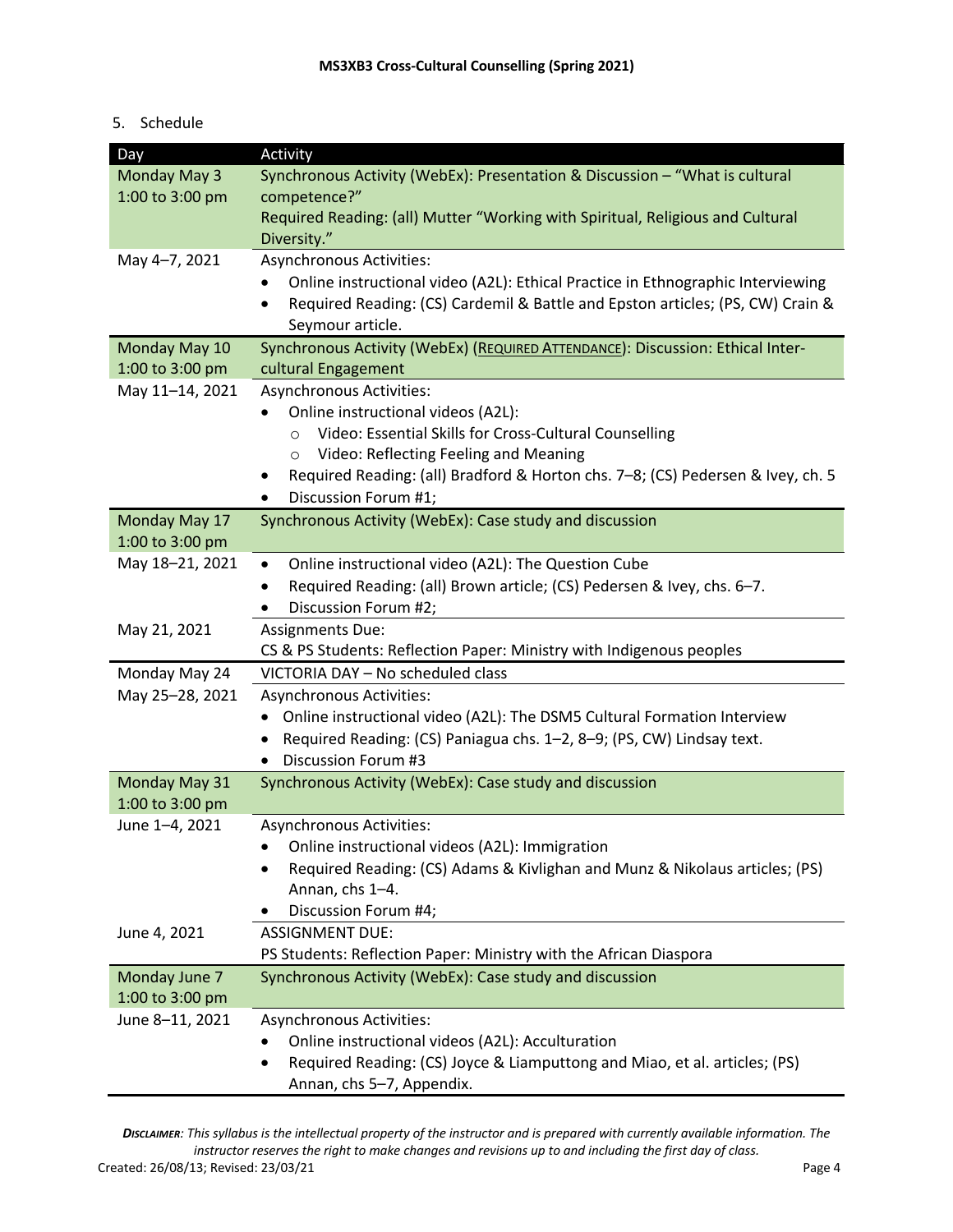| Day              | Activity                                                                     |
|------------------|------------------------------------------------------------------------------|
|                  | Discussion Forum #5                                                          |
| Monday June 14   | Synchronous Activity (WebEx): Case study and discussion                      |
| 1:00 to 3:00 pm  |                                                                              |
| June 15-18, 2021 | Asynchronous Activities: Work on Major Assignments                           |
|                  | Discussion Forum #6;                                                         |
| June 18, 2021    | <b>Assignment Due:</b>                                                       |
|                  | PS Students: Reflection Paper: Ministry with Refugees                        |
| June 30, 2020    | Major Assignments are Due:                                                   |
|                  | CS Students: Cultural Awareness paper                                        |
|                  | CW Students: Reflection Paper: Ministry with Indigenous peoples<br>$\bullet$ |

#### 6. Course Requirements

|                                                                 | Professional Degree (MTS/MDiv) |                |           |
|-----------------------------------------------------------------|--------------------------------|----------------|-----------|
| Assignments                                                     | Counselling &                  | Pastoral       | Christian |
|                                                                 | Spiritual Care                 | <b>Studies</b> | Worldview |
| Participation: On-line Synchronous Classes                      | 20 %                           | 20 %           | 20 %      |
| Participation: Discussion Thread                                | 20 %                           | 20 %           | 20 %      |
| Cultural Awareness Project: Individual Encounter &<br>Synthesis | 40 %                           |                |           |
| Reflection Paper: Ministry with Indigenous peoples              | 20 %                           | 20 %           | 40 %      |
| Reflection Paper: Ministry with the African Diaspora            |                                | 20 %           | 20 %      |
| Reflection Paper: Ministry with Refugees                        |                                | 20 %           |           |

#### 6.1. Online Learning Activities

6.1.1. Asynchronous Learning Activities May 3 to June 18, 2021

Intended pedagogical outcomes: i) knowledge / interpretation (discernment), and ii) contextualization (knowing + doing).

Students are expected to view the posted lecture during the week the topic it appears in the course schedule. It is expected that students will integrate this material in their assignments and the online discussion forums.

6.1.2. Synchronous Learning Activities (Mondays) May 3 to June 17, 2021 Intended pedagogical outcomes: i) knowledge / interpretation (discernment), and ii) contextualization (knowing + doing).

Students are expected to log onto and participate in each week's scheduled synchronous learning activity.

6.1.3. Discussion Forums (All Students) May 3 to June 18, 2021 Intended pedagogical outcomes: i) Fostering a community of learning, ii) contextualization (knowing + doing), and iii) professional formation (being).

Students are expected to participate in each of the scheduled discussion threads during the week each discussion question appears in the course schedule. The purpose of these discussion threads is to promote a collaborative understanding of the topic under discussion.

#### General Guideline: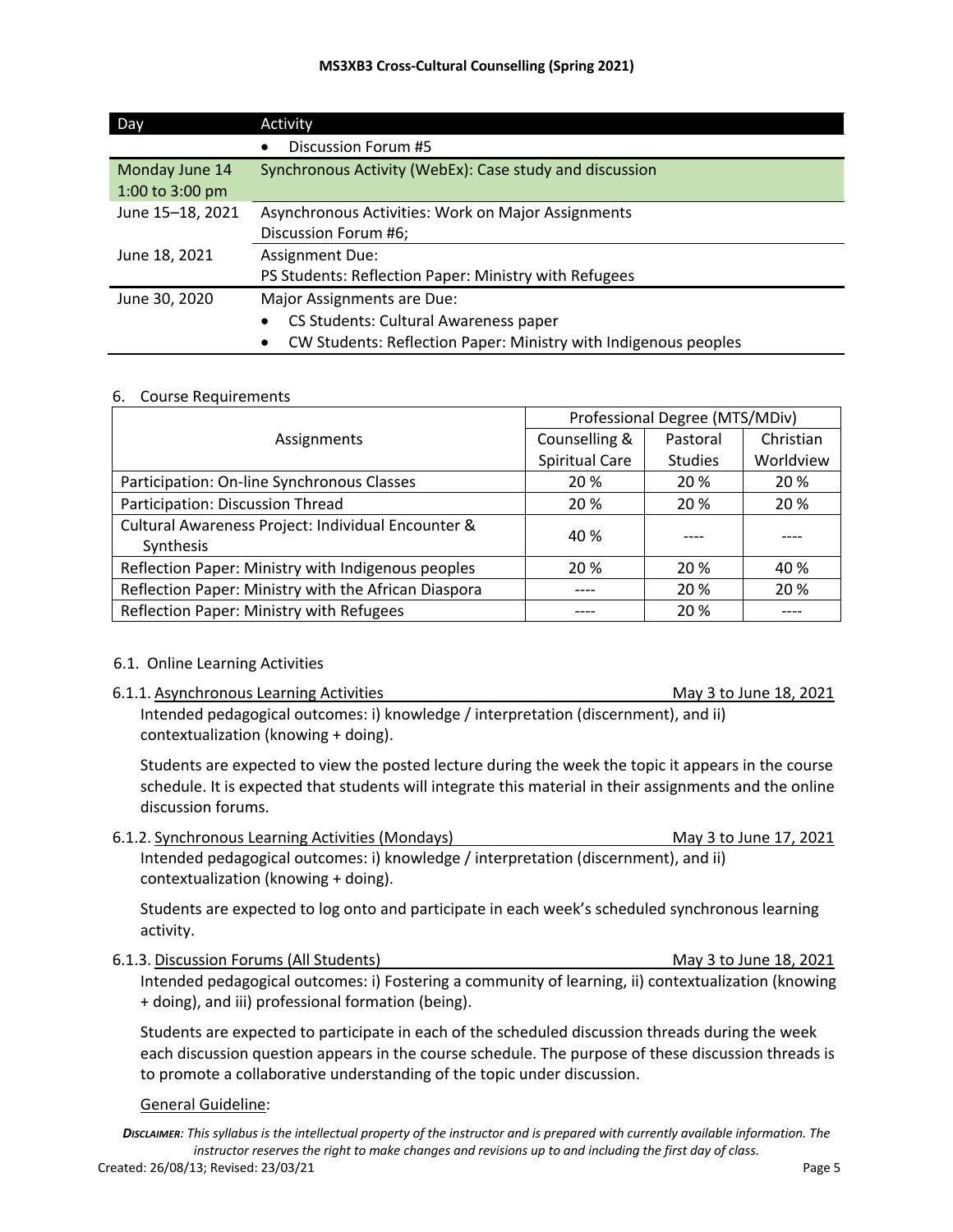Students are encouraged to use these discussion forums to ask questions about the topic and to respond to questions that are asked. These discussions are not intended to demonstrate your mastery of the subject. Rather the intent is to foster a conversation. It is for this reason you are asked to limit each question you ask and each response to a question that you post to 200 words (to illustrate, this paragraph is 91 words long). Please note that you may be asked to rewrite any post that is too long.

## 6.2. Independent Learning

### 6.2.1. Reading (weekly)

Intended pedagogical outcomes: i) knowledge / interpretation (discernment), ii) contextualization (knowing + doing), and iii) performance (doing).

- All Students are expected to read the assigned articles and chapters in secondary texts.
- Students in the Counselling and Spiritual Care Specialization are expected to read the entirety of the Paniagua text and to draw appropriate sections of this text in their major project (see: item  $6.2.3$ .).

## 6.2.2. Reflection Papers

| <b>Grading Rubric:</b>                             |           |
|----------------------------------------------------|-----------|
| Knowledge & Interpretation (knowing / discernment) | (35%)     |
| Contextualization (knowing + doing)                | $(40\%)$  |
| Personal / Professional Formation (being)          | $(10 \%)$ |
| Academic Style                                     | (15%)     |

6.2.2.1. MTS/MDiv students: Counselling and Spiritual Care Specialization (one reflection paper)

Students in the Counselling and Spiritual Care Specialization are expected to read chapters 7–8 of the Bradford & Horton text and write a 1500 word (6 page) reflection in which you consider the relevance of this text for the practice of counselling and spiritual care within the Canadian context. Please ensure that the introduction to your paper includes a sentence that provides your social location: e.g., "I am a \_\_\_ male/female who attends a \_\_\_\_ church." Also, indicate in your discussion the possible effect of your social location on how you may be perceived by indigenous peoples. DUE: May 21, 2021

# 6.2.2.2. MTS/MDiv students: Pastoral Studies Specialization (three reflection papers)

Students in the Pastoral Studies Specialization are expected to read the Bradford & Horton text in its entirety and write a 2000 word (8 page) reflection in which you consider the relevance of this text for the practice of congregational ministry within the Canadian context. Please ensure that the introduction to your paper includes a sentence that provides your social location: e.g., "I am a \_\_\_ male/female who attends a \_\_\_\_ church." Also, indicate in your discussion the possible effect of your social location on how you may be perceived by indigenous people. DUE: May 21, 2021

Students in the Pastoral Studies Specialization are expected to read the Lindsay text in its entirety and write a 2000 word (8 page) reflection in which you consider the relevance of this text for the practice of congregational ministry within the Canadian context. Please ensure that the introduction to your paper includes a sentence that provides your social location: e.g., "I am a \_\_\_ male/female who attends a \_\_\_\_ church." Also, indicate in your discussion the possible effect of your social location on your response to the Lindsay text. DUE: June 4, 2021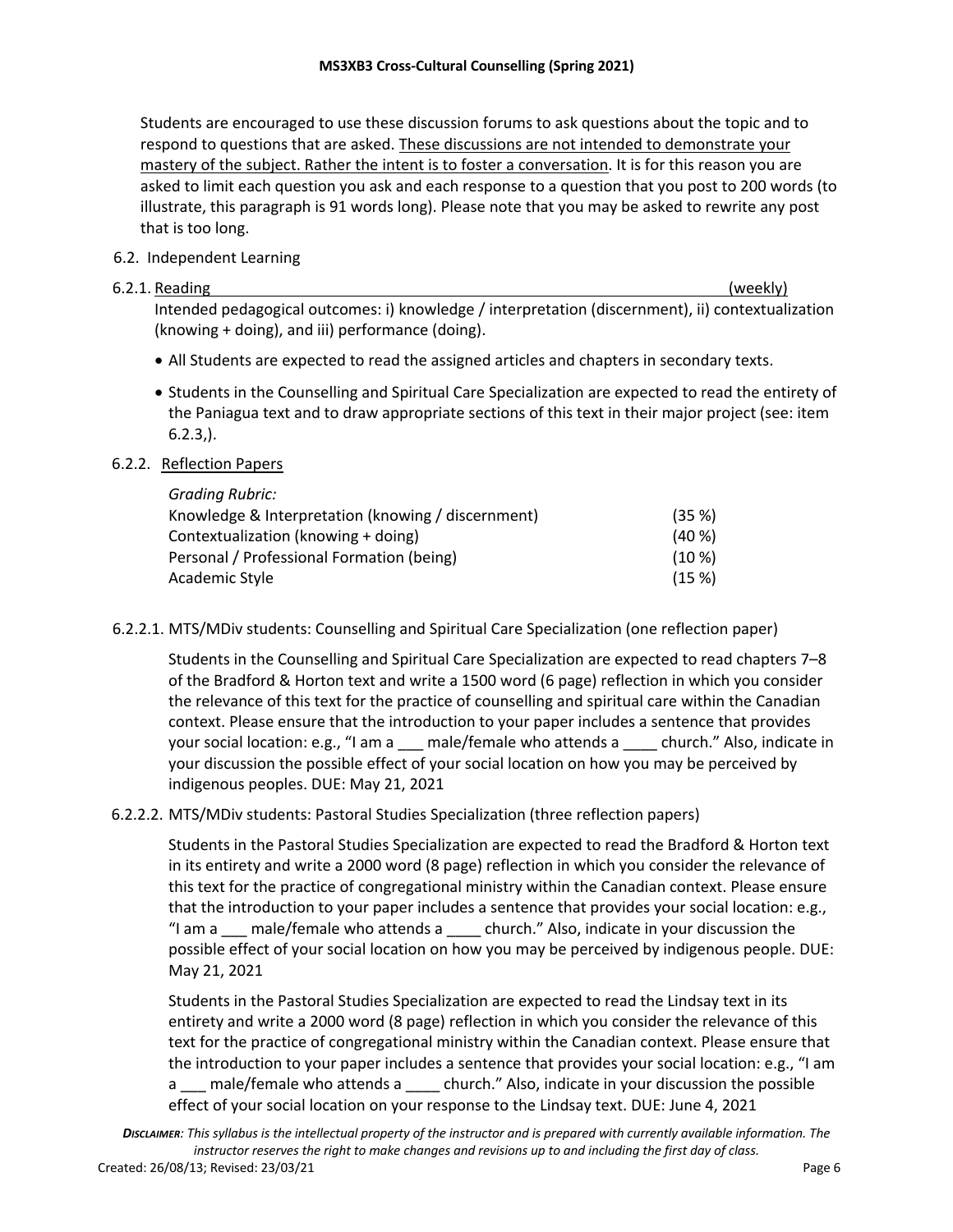Students in the Pastoral Studies Specialization are expected to read the Annan text in its entirety and write a 2000 word (8 page) reflection in which you consider the relevance of this text for the practice of congregational ministry within the Canadian context. Please ensure that the introduction to your paper includes a sentence that provides your social location: e.g., "I am a male/female who attends a \_\_\_\_ church." Also, indicate in your discussion the possible effect of your social location on your response to the Annan text. DUE: June 18, 2021

#### 6.2.2.3. MTS/MDiv students: Christian Worldview Specialization

Students in the Christian Worldview Specialization are expected to read the Lindsay text in its entirety and write a 1500 word (6 page) reflecting on the relevance of this text for the practice of congregational ministry within the Canadian context. CW students will need to highlight the ways in which western religious values have contributed to the experience of racialization. Please ensure that the introduction to your paper includes a sentence that provides your social location: e.g., "I am a \_\_\_ male/female who attends a \_\_\_\_ church." Also, indicate in your discussion the possible effect of your social location on your response to the Annan text.

Students in the Christian Worldview Specialization are expected to read the Andraos and Bradford & Horton texts in their entirety and write a 5000 word (20 page) essay that reflects on key themes that arise in these books and reflects theologically on these themes. CW students will need to highlight the ways in which western religious values have contributed to the racialization of indigenous peoples. Please ensure that the introduction to your paper includes a sentence that provides your social location: e.g., "I am a \_\_\_ male/female who attends a church." Also, indicate in your paper the possible effect(s) of your social location on your analysis.

#### 6.2.3. Cultural Awareness Project

MTS/MDiv students: Counselling and Spiritual Care specialization Due: June 30, 2021

This assignment has been reviewed and cleared by the McMaster Research Ethics Board (http://reo.mcmaster.ca). If you have questions about conducting ethical research with human subjects, you may consult the resources posted at http://reo.mcmaster.ca/useful-links. If you have concerns or questions about the way this assignment is structured, you may contact:

McMaster Research Ethics Board Secretariat

Telephone: (905) 525-9140 ext. 23142

c/o Research Office for Administration, Development & Support (ROADS)

This project must be completed during the semester. The student may not report on any previous cultural experiences for this assignment.

The purpose of this assignment is to develop an understanding of the cultural factors that have shaped an individual's (or couple's) personal and cultural identity.

Intended pedagogical outcomes: i) contextualization (knowing + doing), ii) performance (doing), and iii) Personal / Professional Formation (being).

#### **General Expectations:**

#### Recruitment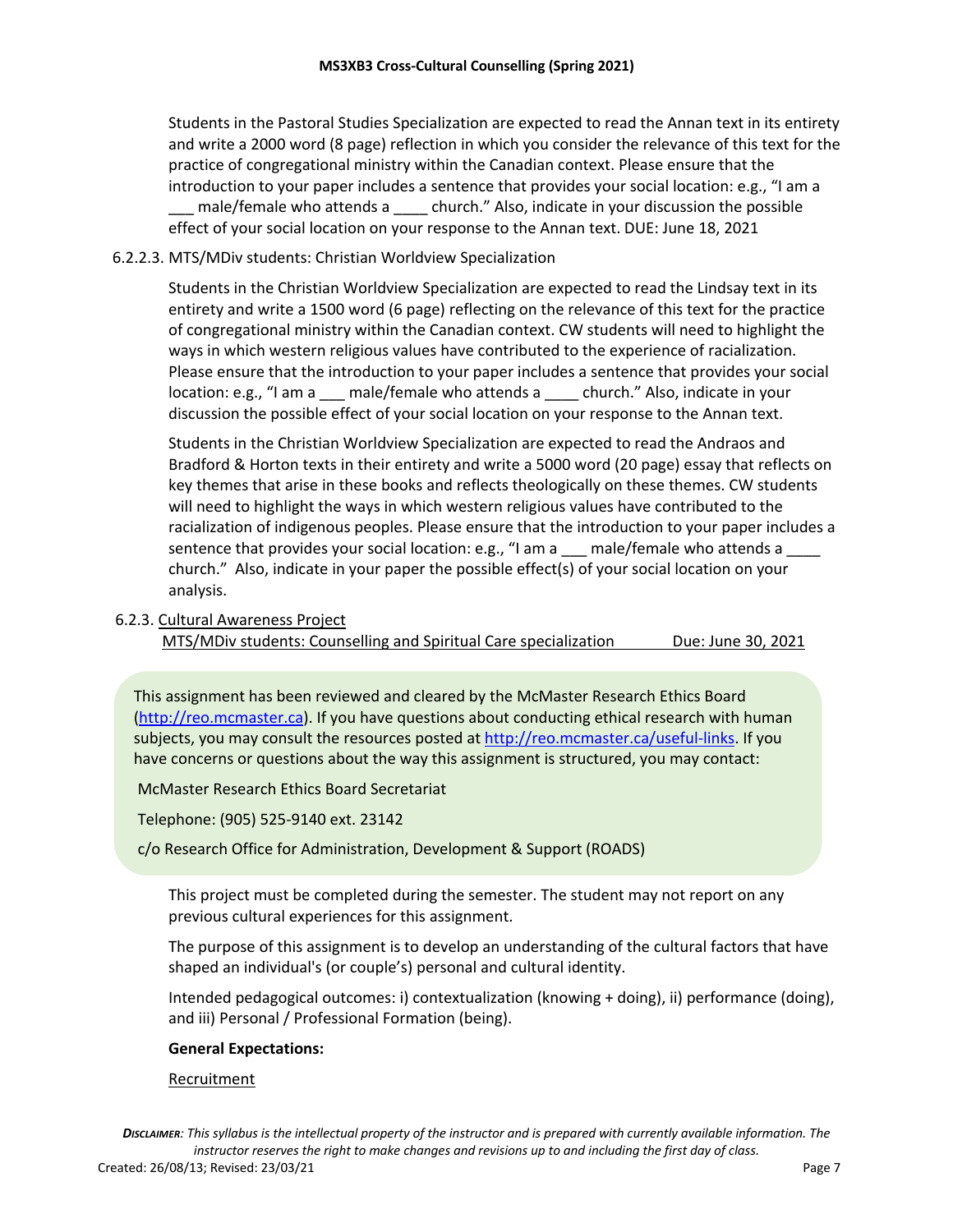- All student work will reflect ethical practice in working with individuals.
- Students will view the on-line lecture on Ethical Practice in Ethnographic Interviewing (May 4–7, 2021) and participate in the synchronous class "Ethical Inter-cultural Engagement" (May 10, 2021) before working on this assignment.
- If the study takes place prior to the COVID-19 restrictions relating to in-person research being lifted by McMaster University, prospective participants will be recruited using their publicly available contact information (i.e., telephone, email).
- If students are connecting with participants via email, all communication should take place using their secure McMaster student email addresses and not personal email addresses.
- To avoid social risks due to conflicts of interest or dual relationships, students should have an "arm's length or greater relationship" anyone they recruit for this assignment.
- The student will consult with a member of the cultural community they are studying (preferably a community leader) and explain the nature of the assignment and ask for their assistance in connecting with a prospective interviewee.
- On the recommendation of this member of the community, the student will approach the prospective interviewee and (i) explain the nature of the assignment and (ii) obtain signed written consent from the interviewee(s).
- The criteria for selecting an interviewee are as follows: i) the interviewee belongs to an ethno-cultural community different from the student's ethno-cultural community; ii) the student has a greater than arm's length relationship with the interviewee; and iii) the interviewee has lived in Canada for less than four years.
- Excluded populations include vulnerable populations (e.g., homeless, groups involving persons with chronic health concerns or disabilities, support groups such as AA, groups involving children and youth) and captive populations (e.g., persons who are incarcerated, reside in a long-term care facility, live in a shelter or other transitional housing, live in a group home). If a student has questions as to whether the individual they wish to interview may be excluded from this project, they must speak with the professor before proceeding.
- Students will use the recruitment scripts provided by the course instructor to recruit prospective participants. These scripts explain the purpose of this assignment when recruiting a possible participant.
- Students will be transparent as to their reasons for asking an individual for permission to conduct this interview.
- Students will respect the wishes of any individual who decides to not participate in the interview.
- The prospective interviewee is to be provided with a copy of the Letter of Information, the Consent Form, and the questions they will be asked.

## Interview Setting

- In-person interviews are not permitted for any interviews completed prior to the COVID-19 restrictions relating to in-person research having been lifted by McMaster University.
- The interview is to be conducted by telephone or a secure video conferencing platform. NOTE: McMaster University recommends the use of MS Teams or Zoom (i.e., professional or institutional versions) for research activities which involve remote video communications (cf. https://research.mcmaster.ca/videoconferencing/)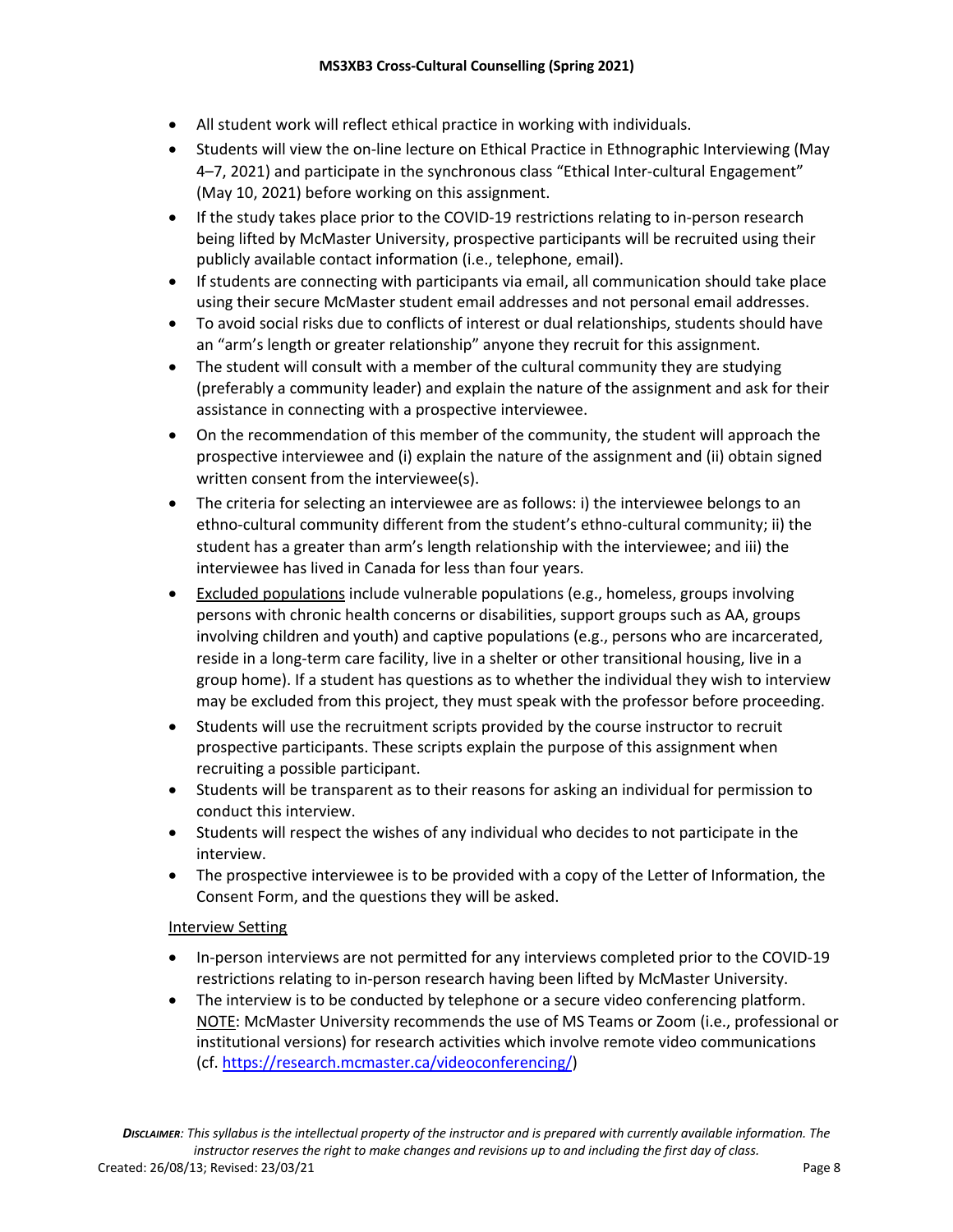• In the event that the interview is provided via a video conferencing platform other than MS Teams or Zoom the student will provide the interviewee with the link to that platform's privacy policy.

## Interview Procedures

- Students will obtain consent from each participant before interviewing them. Acceptable forms of consent include signed written consent which the participant scans and emails to the student and verbal consent that is audio recorded by the student prior to the start of the interview.
- The student will identify themselves by name and why they have called or contacted the interviewee.
- The student will, at the beginning of their conversation, inquire as to whether the interviewee is comfortable proceeding with a phone/video interview. The student will also inquire whether the interviewee is in a location where the interview can proceed without interruption.
- Students will obtain either written or verbal consent to audio record the interview. In the event that the participant gives verbal consent, they should indicate this at the beginning of the recording.
- Students will confine their questions to the list of questions provided by the professor.
- Students will obtain permission from the interviewee before asking any question that seeks clarification or elaboration of what the interviewee has said.
- Students will respect the wishes of any individual decides to terminate the interview or informs them that the interviewee(s) wishes to withdraw from this assignment.

## Participant Withdrawal

- Respect for the interviewee's decision to withdraw includes, but is not limited to, making a note on the informed consent form that the interviewee decided not to participate, refraining from any attempt to ask the interviewee to reconsider their decision to withdraw.
- Respect for the interviewee's decision to withdraw also includes the destruction of all recordings and/or field notes relating to this interviewee.

## Final Report

- Ethical practice requires that the final project report will not refer to any participant who decided to withdraw from this study.
- Ethical practice requires that the final project report will not employ any information derived from a participant who decided to withdraw from this study.
- Students will safeguard the participant's identity and any information obtained from the interviewee by storing all material collected (whether digital or hard copy) in a secure location (e.g., a password protected computer in a locked office).
- Students will safeguard the participant's identity by using a neutral identifier such as "Participant A" or simply "A" when referring to the participant in their written work.
- Students will permanently erase and destroy all copies of any material collected (whether digital or hard copy) as soon as they submit their paper.

## *Expectations for the Final Report / Paper*

• In addition to the interview, the student will read at least 300 pp. drawn from the recent academic literature (i.e., journal articles dated 2011 or later) related to the practice multicultural counselling and/or the cultural community of the individual they interviewed. At least 70% of the student's reading needs to focus on the specific cultural community of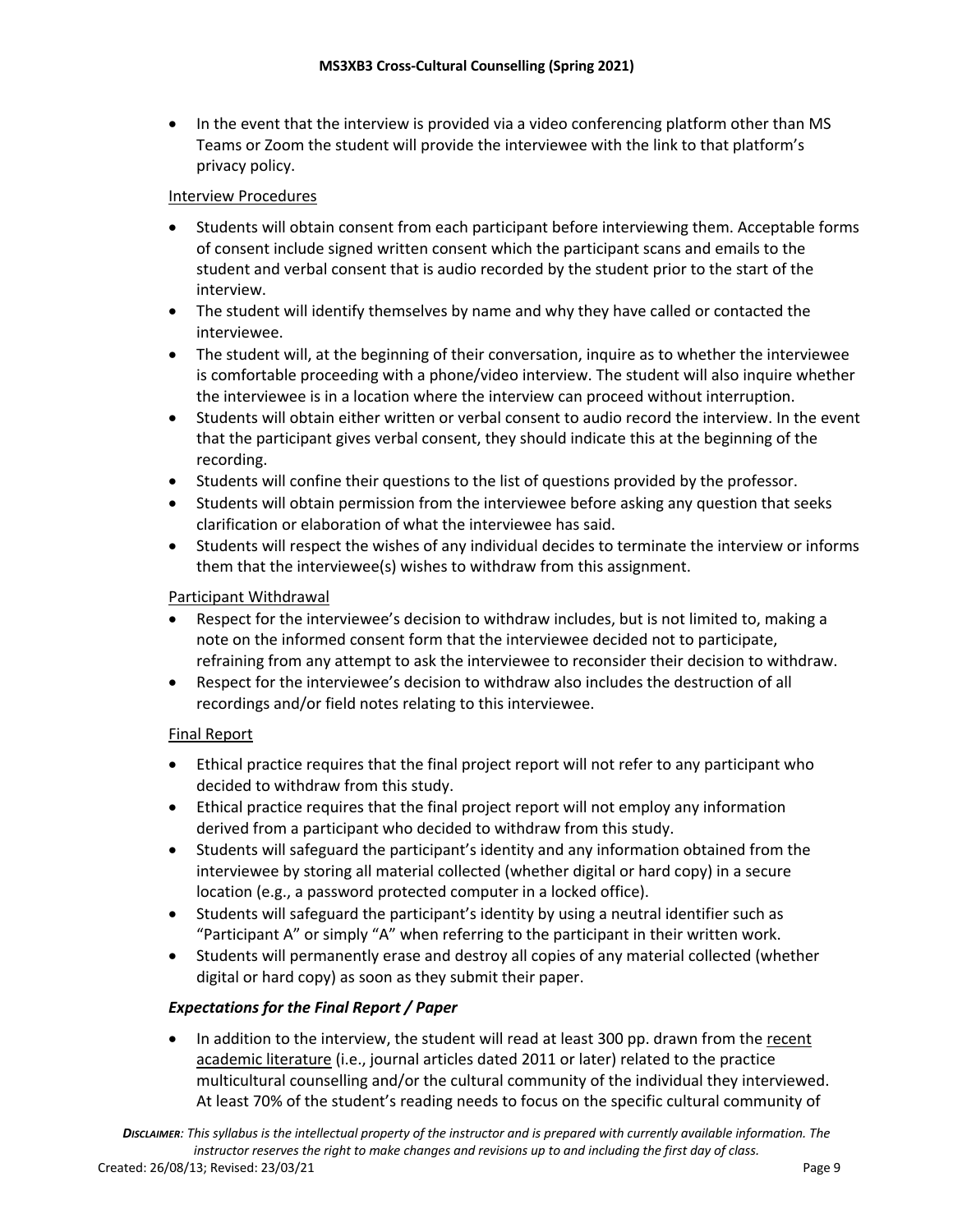the interviewee. The student will incorporate the findings of their literature search in their final written project.

- This is a formal academic paper (e.g., Introduction with a thesis statement, body or discussion, conclusion, footnotes and bibliography or reference list).
- The discussion section will identify i) key cultural themes (e.g., cultural influences, processes, values, etc.) that emerge from the interview; and ii) reflect on these themes in light of what they learned about this culture through their literature search (i.e., integrate external source material) with material from the interview.
- The discussion section will also include a verbatim transcript of no fewer than five (5) and no more than (8) interactions between themselves and the interviewee.
- Throughout the paper, the student will safeguard the interviewee's identity by using a neutral identifier such as "Participant A" or simply A when referring to the interviewee in their written work.
- The conclusion of the paper is to include a discussion of what the student has learned about the practice of working with someone from another culture.

**Length**: max. 4000 words (approx. 16 pages, double spaced). This word count includes footnotes and bibliography.

### **Grading**:

| Contextualization (knowing + doing)       | $(40\%)$ |
|-------------------------------------------|----------|
| Performance (doing; i.e., the interview)  | $(30\%)$ |
| Personal / Professional Formation (being) | (15%)    |
| Academic Style                            | (15%)    |

## 7. Course Administration

#### Instructor Availability:

Throughout the course, Dr. Mutter will be available via email and via the discussion forums on Avenue to Learn. Students desiring a personal conversation with Dr. Mutter are asked to contact him at mutterk@mcmaster.ca.

## Interpersonal Interactions:

General:

- Please respect the individual autonomy of fellow students. This includes respecting each other's right to privacy and confidentiality, e.g., not communicating personal information that may be shared by another student, not including another student's personal information in any written notes, and not creating either an audio or video record of any online interactions.
- Please respect the opinions of others, even if you do not agree with them. Extend courtesy by not ridiculing others' ideas. Feel free to respond logically, critically, and in an orderly manner.

Online Interaction: Students are encouraged to…

- Invite interaction through posting shorter comments and by asking questions.
- Remember we all have limited time; please respect everyone's time by posting short comments.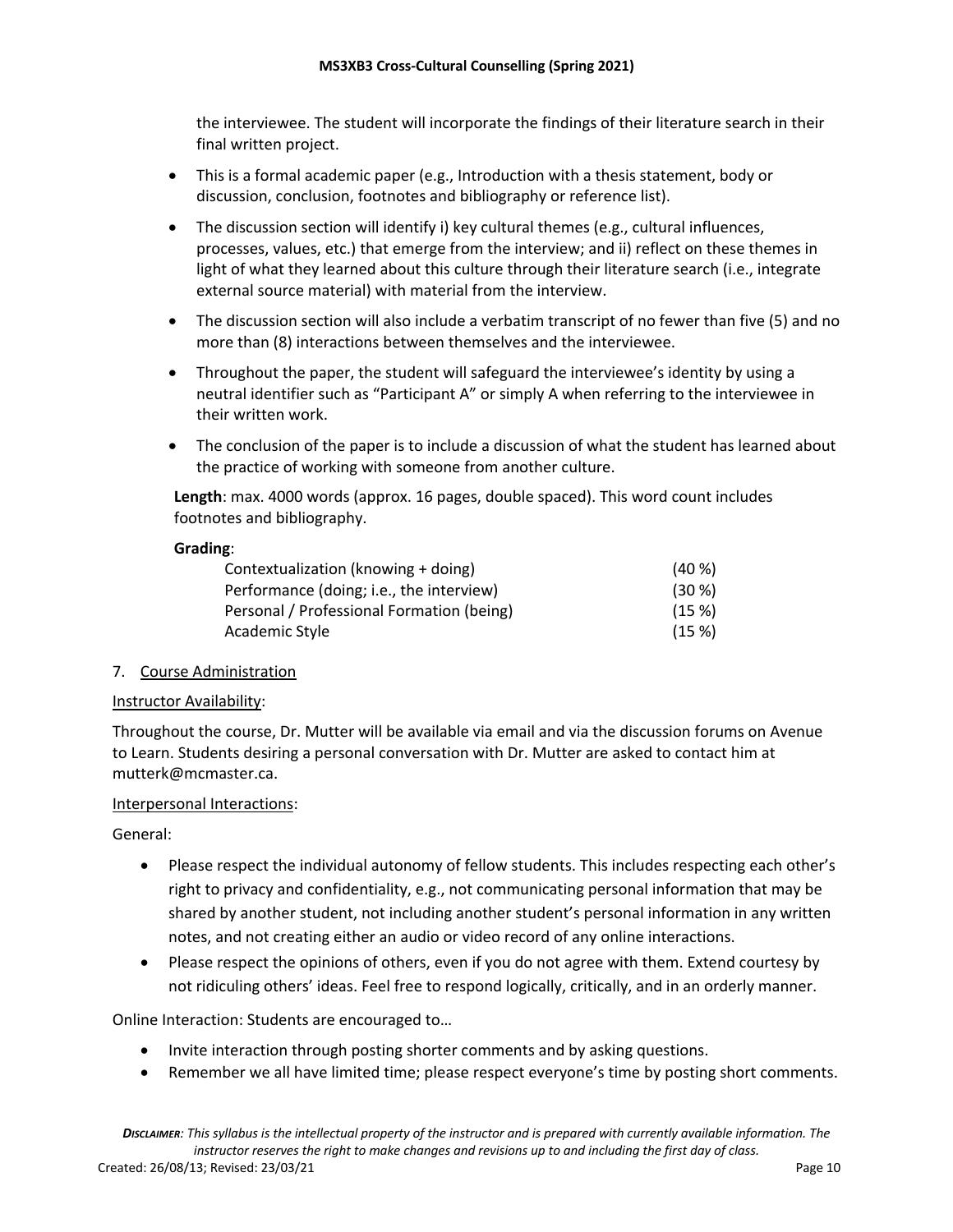- Refrain from sharing personal information, remember this is an open forum. No one from this site will ever ask for personal information such as an email address or password.
- Refrain from typing in all capital letters as this may be perceived as yelling.
- Refrain from flaming, i.e., do not use these discussions forums to verbally express anger, displeasure, or other hostility towards others.

Synchronous Interaction Students are encouraged to…

- Arrive on time for class.
- Stay for the entire class session.
- Not engage in anything during class time that prevents them or other from focusing and participating in class discussions.
- Not to carry on private conversations in class. This applies to spoken and electronic communication. If something is unclear, the whole class will benefit by a question being asked out loud.
- Silence cell phones and related devices during class. If a student must for some reason accept a phone call, he or she ought to discretely leave the class to do so.

#### Written Work:

Gender Inclusive Language:

McMaster Divinity College uses inclusive language for human beings in worship services, student written materials, and all its publications. It is expected that inclusive language will be used in chapel services and all MDC assignments. In reference to biblical texts, the integrity of the original expressions and the names of God should be respected, but you will need to use gender inclusive language for humans, and you will need to quote from a gender-inclusive version such as the following: NRSV (1989), NCV (1991), TEV/GNB/GNT (1992), CEV (1995), NLT (1996), TNIV (2005), and the Common English Bible (CEB 2011).

#### College Style for Written Work:

All written work—unless informed otherwise by the professor—is to be submitted in accordance with the McMaster Divinity College Style Guide for Essays and Theses, available on the McMaster Divinity College website (https://mcmasterdivinity.ca/resources-forms/mdc-style-guide/).

#### Length:

Students are expected to adhere to the assignment page / word count. If a paper exceeds the word count, grace will be accorded for the first 10%. However, the grade will be reduced by 1/3 of a letter grade for each additional 10% a paper exceeds the stipulated word count.

#### Submission of Written Work:

Except for the Online Discussion, all written work is to be submitted by email in either MSWord format, "Rich Text Format" (i.e., \*.rtf), or as an Open Office document. PDF files are not acceptable as it this format makes it difficult to provide meaningful comments and feedback on the assignment.

#### Deadlines:

All assignments are due on the day indicated (by email before 5 p.m. of the day due). A late penalty of 2% per day will be applied to all assignments submitted after the deadline unless an extension has been obtained from the instructor prior to the deadline. Assignments cannot be submitted after April 9, 2021 without written permission from the Office of the MDC Registrar.